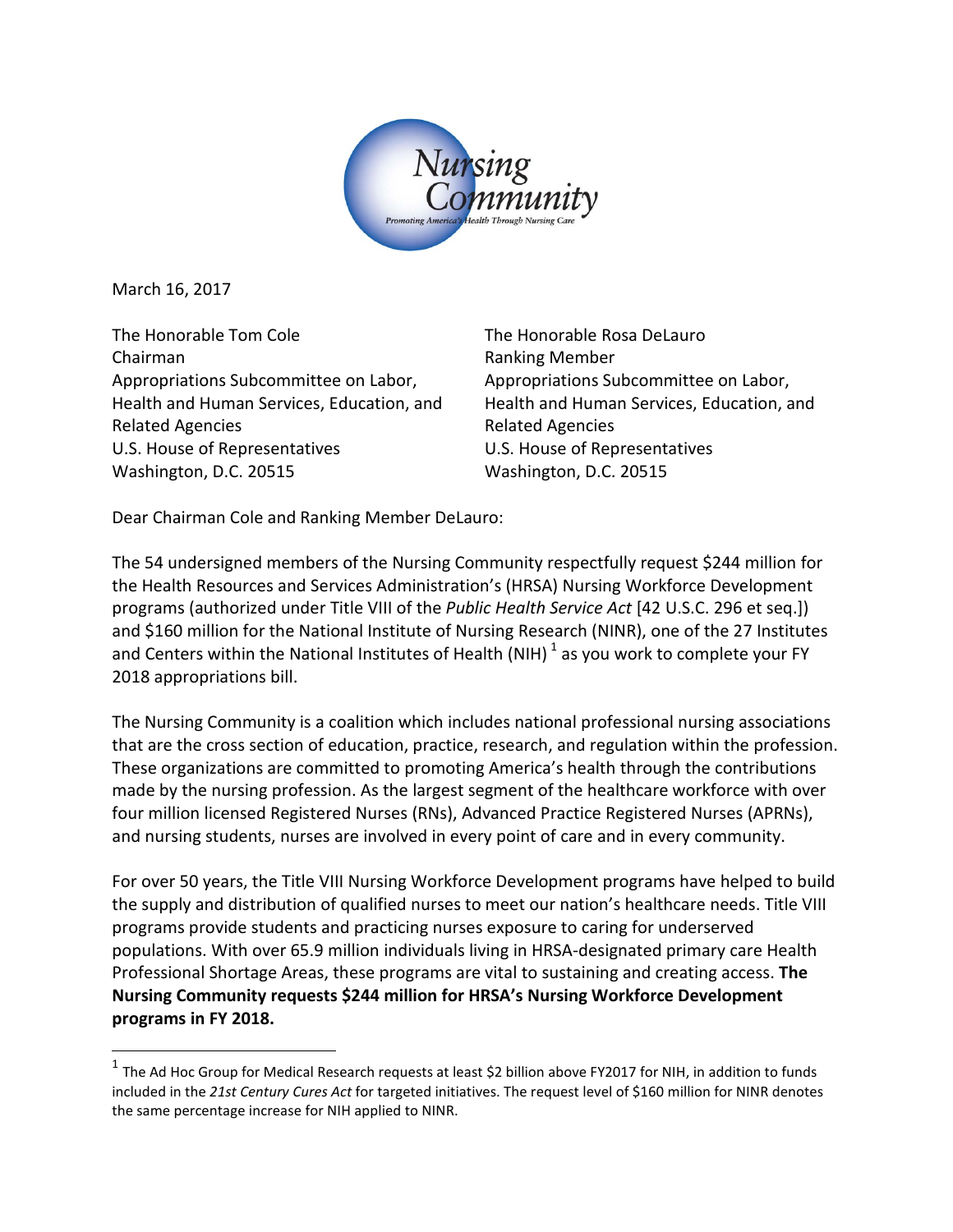As one of the 27 Institutes and Centers at the NIH, NINR funds research that lays the groundwork for evidence-based nursing practice. NINR's research examines a variety of topics that will help nurses and other health professionals to make informed decisions about patient treatment. Our country must look toward the prevention aspect of health care as the vehicle for saving our system from further financial burden, and the work of NINR embraces this endeavor through research related to care management of patients during illness and recovery, reduction of risks for disease and disability, promotion of healthy lifestyles, enhancement of quality of life for those with chronic illness, and care for individuals at the end of life. **The Nursing Community requests \$160 million for NINR in FY 2018.**

Commitment of resources to the HRSA Nursing Workforce Development programs and to NINR is vital to ensuring a healthy population for our country. We urge you to support our Fiscal Year 2018 requests. Please contact Suzanne Miyamoto, convener of the Nursing Community, at [smiyamoto@aacn.nche.edu](mailto:smiyamoto@aacn.nche.edu) or 202-463-6930 ext. 247 for any additional assistance.

Sincerely,

Academy of Medical-Surgical Nurses American Academy of Nursing American Assembly for Men in Nursing American Association of Colleges of Nursing American Association of Critical-Care Nurses American Association of Heart Failure Nurses American Association of Neuroscience Nurses American Association of Nurse Anesthetists American Association of Nurse Assessment Coordination American Association of Nurse Practitioners American Association of Occupational Health Nurses American College of Nurse-Midwives American Nephrology Nurses Association American Nurses Association American Nursing Informatics Association American Organization of Nurse Executives American Pediatric Surgical Nurses Association American Psychiatric Nurses Association American Public Health Association, Public Health Nursing Section American Society for Pain Management Nursing American Society of PeriAnesthesia Nurses Association for Radiologic and Imaging Nursing Association of Community Health Nursing Educators Association of Nurses in AIDS Care Association of Pediatric Hematology/Oncology Nurses Association of Public Health Nurses Association of Rehabilitation Nurses